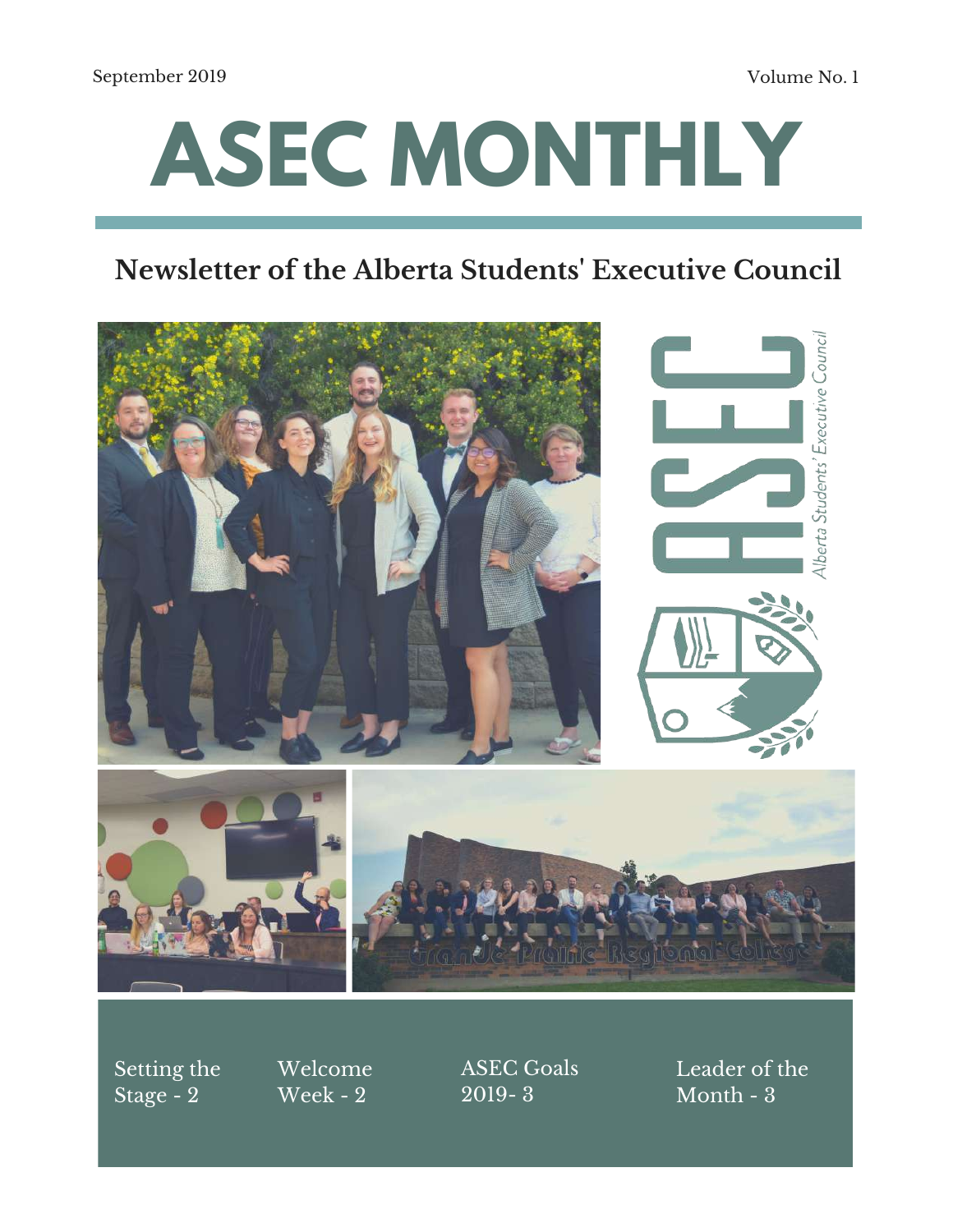#### **SETTING THE STAGE**

by Emmanuael Barker

Home office has met with the Minister's office, the Department of Advanced Education, and with a diverse group of stakeholders. Our consultations have produced tangible results, and home office is happy to report that our work in the past months has led to national attention from Macleans Magazine and additional connections with comparable organizations in other provinces, both representing strong opportunities moving forward.

As well, home office is proud to say that we have consulted with several members for training and preparation ahead of news interviews, meetings with their institutional counterparts, and with the Minister during his consultations. Throughout the last month ASEC members from across the province are doing amazing work, all the more impressive considering this busy time.

## **WELCOME WEEK**

by Jonathan Bilodeau

The first week of school represents a very busy time for all ASEC members, the same is true for the staff at home office. While the important work of the organization continues, the first half of September represents an unique time to meet the students we represent.

Home office was able to attend a number of welcome week events including SANQC's block party and NAITSA's Nest Fest. Both of these events were full of excited students looking to embrace their campus cultures. It was a pleasure to be in attendance and we look forward for more opportunities to engage with the students of Alberta.





**I am thrilled to have an amazingly dedicated team to work with and truly feel ASEC is well on its way to becoming the organization I know it can be.**

- Goals Conference Feedback